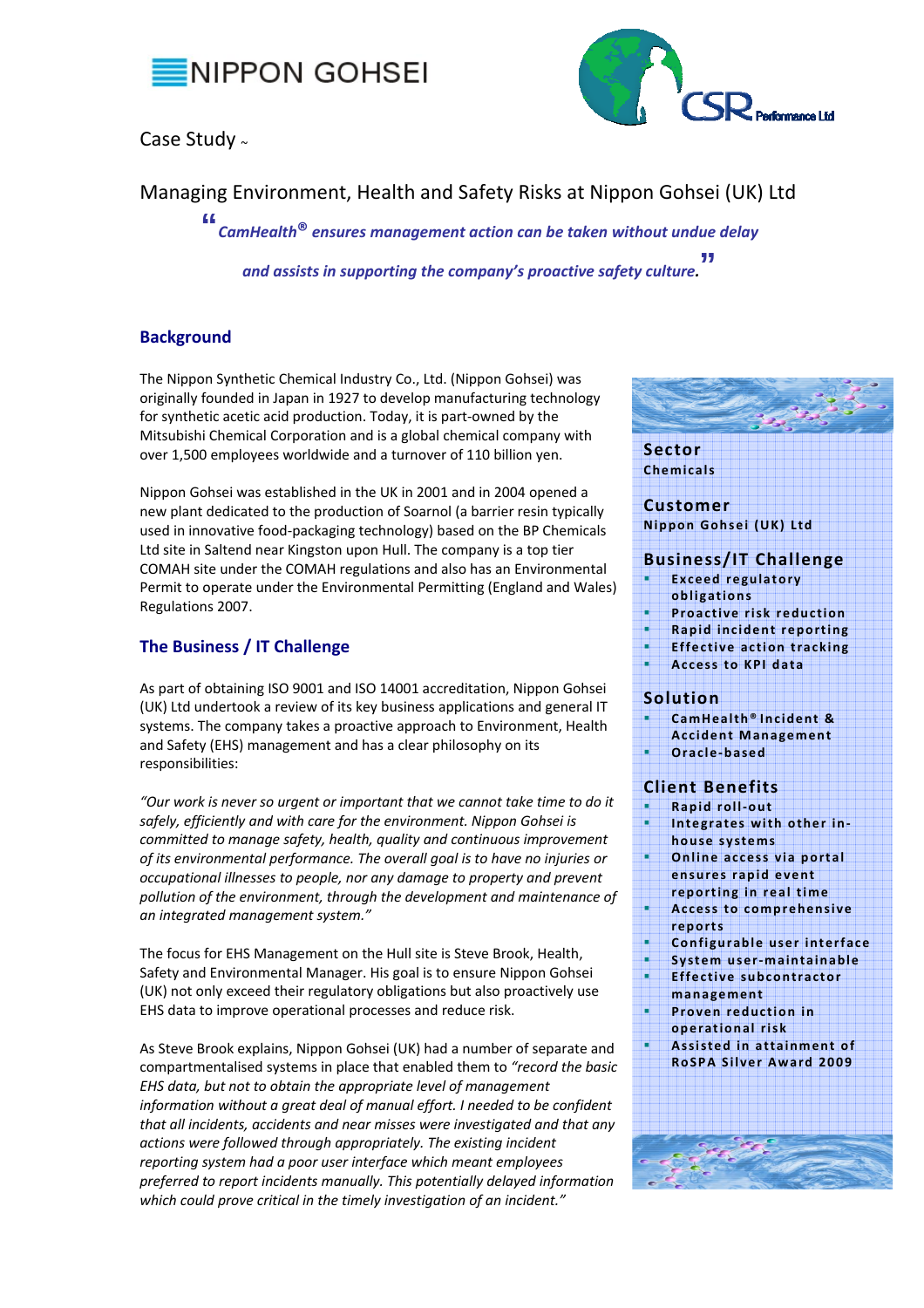As a tier‐1 COMAH site Nippon Gohsei must adhere to multiple regulations designed to prevent a major accident. The site is subject to regular inspections from the UK Health and Safety Executive (HSE). Information has to be readily available to support any inspection, and particularly to demonstrate that previous recommendations have been acted upon. A key requirement for Nippon Gohsei (UK) was a data repository that documented all incidents (for example, an accident, a near miss or a quality incident) and provided a full audit trail of any investigation and follow‐up action.

As with any business, the management relies on accurate and up‐to‐date information on Key Performance Indicators (KPIs). With EHS performance being a critical measure, and with management performance bonuses dependent on EHS KPIs, it was important that any integrated management system addressed reporting needs.

Working alongside Steve Brook to select and implement the integrated EHS management system was Chris Morfitt, Business Systems Development Manager. His objectives were to *"identify a system which would be maintainable by the business users and would help reduce the number of spreadsheets and databases currently being used. From a cultural point of view it was important that the business could "own" any solution as this was key to uptake across the business."* 

#### **The Solution**

A number of potential solutions were considered including extending the existing incident reporting system, undertaking in‐house development and adopting the internal system of a major Petrochemical company. However, market evaluations determined that the CamHealth® integrated suite of applications provided a comprehensive, enterprise‐wide solution best suited to Nippon Gohsei (UK)'s requirements.

Chris Morfitt explains some of the reasons behind the decision:

*"The integrated nature of CamHealth*® *was a major factor. It's not just about stand alone reporting; it's about having a consolidated*

*system for managing incidents and events alongside other aspects of the business. CamHealth*® *has a comprehensive event management layer which allows actions to be assigned automatically to individuals or roles in the event of a near‐miss, incident or accident. That automatic notification was something we felt was missing from alternative systems. Additionally, as a web‐based system CamHealth*® *will run on our Intranet, encouraging people to report incidents and near‐misses immediately. Authorised users can adjust the configuration themselves, for example when plant‐ modifications take place. Having a self‐ maintainable EHS system puts the business in control and lowers the burden on IT resources."*

CamHealth® is an Oracle‐based system, and its Corrective Action Tracking System (CATS) portal is integrated within Nippon Gohsei (UK)'s Integrated Management System (IMS). The first phase of the implementation covered Incident and Action Management. The entry point is through the CATS portal which provides a central point of access to the IMS. All actions are being tracked by CamHealth® with the management team regularly reviewing and setting actions where appropriate. The second phase of implementation included Training Management and DSE Risk Assessment. Further extensions, using other CamHealth® modules, are available.

#### **The Benefits**

Overall, the most important aspect of the CamHealth® solution for Nippon Gohsei (UK) is the immediate online notification of events, as Chris Morfitt explains:

*"As a web‐based system running on our Intranet, it is simple for people to report incidents and near‐misses immediately. This ensures management action can be taken without undue delay and assists in supporting the company's proactive safety culture. This capability extends to diverse events which may originate from external processes, for example a quality audit."*

Also of relevance are:

■ As a web-based system, the roll-out of CamHealth® across the existing infrastructure and its incorporation into the in‐house portal proved straightforward.